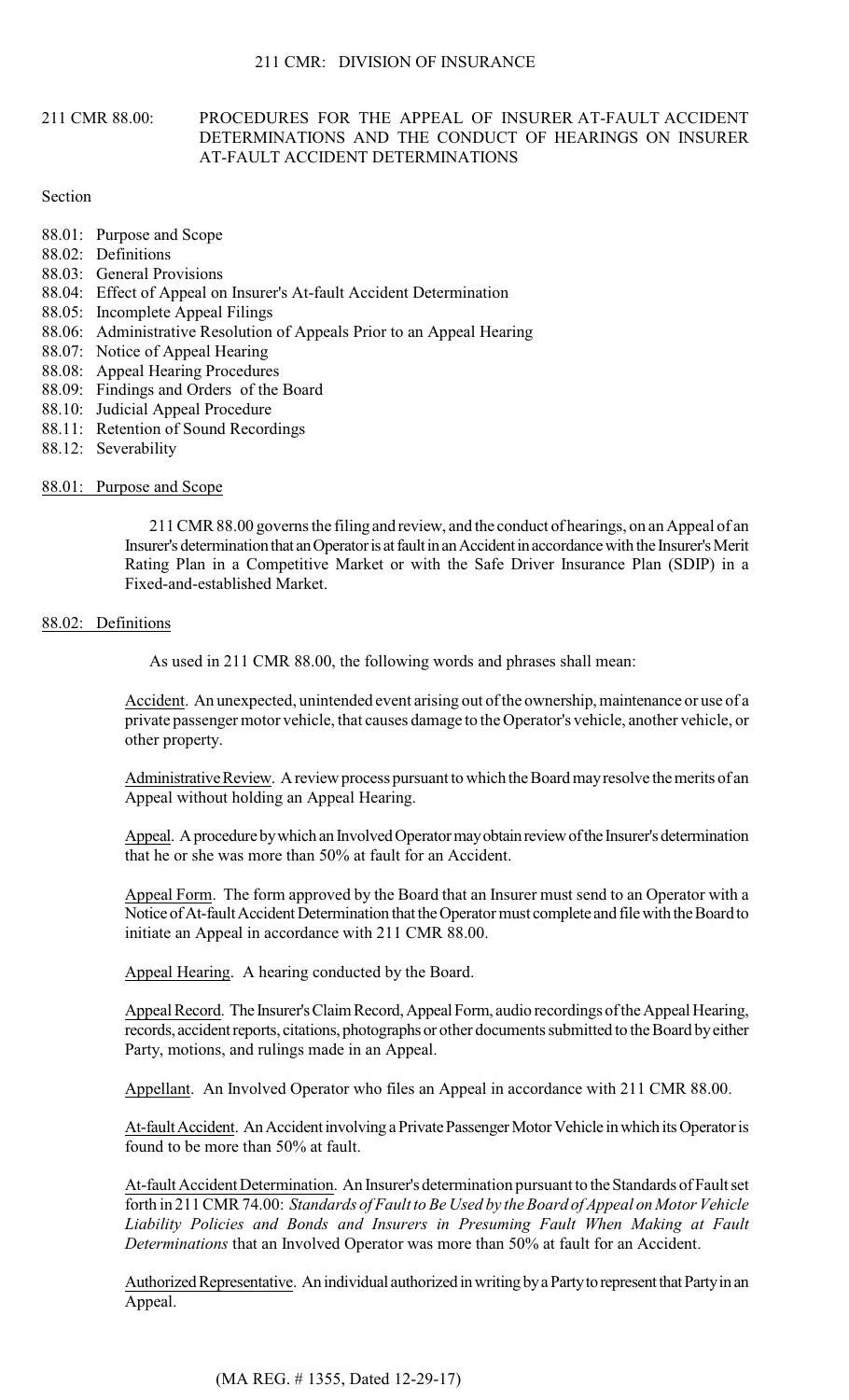#### 88.02: continued

Board. The Board of Appeal on Motor Vehicle Liability Policies and Bonds established pursuant to M.G.L. c. 26, § 8A.

Commissioner. The Commissioner of Insurance appointed pursuant to M.G.L. c. 26, § 6.

Competitive Market. A market in which Private Passenger Motor Vehicle insurance rates are not fixed and established pursuant to M.G.L. c. 175, § 113B but rather are determined pursuant to M.G.L. c. 175A and M.G.L. c. 175E.

 Findings and Order. The Board's written decision that vacates or upholds the Insurer's At-fault Accident Determination. The Findings and Order shall state the Board's reasons for its decision.

Fixed-and-established Market. A market in which premiums for Private Passenger Motor Vehicle insurance are based on rates fixed-and-established by the Commissioner pursuant to M.G.L. c. 175, § 113B.

Hearing Officer. The Board's designee to review Appeals, conduct Appeal Hearings, and render Findings and Orders.

Insurer. Any corporation, association, partnership, group or individual authorized to write motor vehicle insurance in the Commonwealth of Massachusetts.

Insurer's Claim Record. Any and all documents including, but not limited to, accident reports, police reports, citations, photographs, witness statements or other materials upon which the Insurer based its At-fault Accident Determination.

Involved Operator. The Operator of a Private Passenger Motor Vehicle who receives an Insurer's Notice of At-fault Accident Determination.

Merit Rating Board. The Motor Vehicle Insurance Merit Rating Board established pursuant to M.G.L. c. 6C, § 57A.

Merit Rating Plan. A rating procedure Insurers use in a Competitive Market to adjust a prospective Private Passenger Motor Vehicle insurance premium based on the Operator's past motor vehicle insurance claims and traffic law violation experience.

Notice of At-fault Accident Determination. A notice issued by an Insurer to an Involved Operator.

Operator. A person who operates a private passenger motor vehicle in the Commonwealth.

Party. The Insurer and the Appellant whose legal rights, duties or privileges are being determined in an Appeal.

Special Hazardous Driving Condition. A general driving condition, including but not limited to a condition such as an ice storm, that the Board, in light of all the relevant facts, determines renders an Involved Operator less than 50% at fault for an Accident.

Standards of Fault. The standards referred to in M.G.L. c. 175E, § 7A and M.G.L. c. 175, § 113P; which are contained in 211 CMR 74.04: *Standards of Fault: Circumstances in Which an Operator's Fault Is Presumed to Be More than 50%* .

Statement in *Lieu* of a Personal Appearance. A written statement submitted by an Appellant who chooses to waive appearing in person at an Appeal Hearing.

Surcharge. An amount added to the Involved Operator's premium.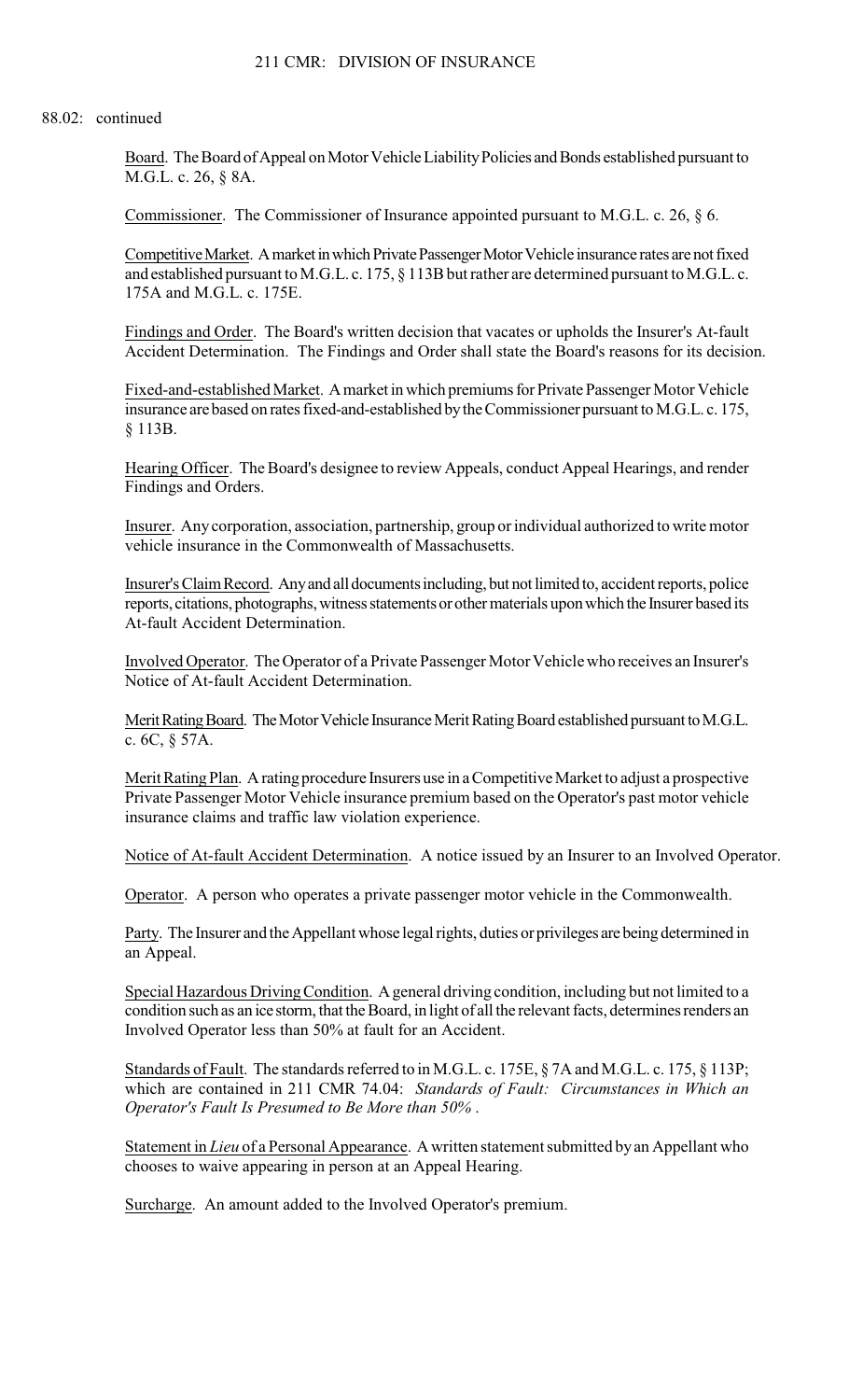## 88.03: General Provisions

(1) Right of Appeal. An Involved Operator who disagrees with an Insurer's At-fault Accident Determination may appeal such determination to the Board.

(2) Insurer's Obligation to Provide Appeal Forms. An Insurer must enclose an Appeal Form with every Notice of At-fault Accident Determination it sends to an Operator.

(3) Notice of At-fault Accident Determination. An Insurer must file the forms for its Notice of At-fault Determination as part of its Merit Rating Plan. An Insurer may not use its Notice of At-fault Accident Determination prior to its approval by the Commissioner.

(4) Initiation of Appeal. An Appellant initiates an Appeal by timely filing with the Board an Appeal Form and the requisite filing fee. An Appellant who elects to waive his or her right to an in-person Appeal Hearing and requests the Board to decide the Appeal solely upon a document review shall submit any documents upon which the Appellant relies to support the contention that the Insurer's At-fault Accident Determination is incorrect. The Appellant shall include the Appellant's name, address and operator license number on all documents submitted to the Board.

(5) Appeal Docket. The Board shall open and maintain a separate docket for each Appeal. The docket includes the Appeal Record and shall include all other submissions by either Party and all documents relating to the Appeal. No materials filed with the Board will be returned.

(6) Right to Withdraw Appeal. An Appellant may withdraw his or her Appeal at any time. The withdrawal must be in writing and signed by the Appellant, or his or her Authorized Representative. Filing fees will not be refunded.

 (7) Right to Withdraw At-fault Accident Determination. An Insurer may withdraw its At-fault Accident Determination at any time. The Insurer shall notify within ten days the Merit Rating Board of its decision to withdraw its At-fault Accident Determination. The Insurer also shall promptly notify the Appellant, and any other data collection agency to which the Insurer reported the At-fault Accident Determination, that the Insurer has withdrawn its At-fault Accident Determination.

 shall be determinative on the question of fault unless the Appellant rebuts the Standards of Fault (8) Burden of Proof. The Standards of Fault set forth in 211 CMR 74.04: *Standards of Fault: Circumstances in Which an Operator's Fault Is Presumed to Be More than 50%* presumptively presumption by persuasive evidence.

(9) Time and Method of Filing. The Appellant shall file the Appeal Form and filing fee with the Board within 30 days of the date on the Insurer's Notice of At-fault Accident Determination. Filings may be made by first-class United States mail, postage prepaid, addressed to the Board at the address shown on the Appeal Form, or by delivery in hand to the Board at the business location shown on the Appeal Form. The timeliness of a filing shall be determined as follows:

(a) Hand delivery during regular business hours. Hand delivery to the Board during regular business hours, 8:45 A.M. to 5:00 P.M., shall be treated as filed on the delivery date.

(b) Hand delivery during non-business hours. Hand delivery to the Board during non- business hours shall be treated as filed on the next regular business day, excluding Saturdays, Sundays and legal holidays.

(c) Mailing. An Appeal initiated by United States mail shall be determined to be filed on the date postmarked.

(10) Computation of Time. The calculation of any time period referred to in 211 CMR 88.00 shall begin with the first day following the act which starts the running of the time period and shall include all subsequent days, until the last day of the time period. The last day of the time period is to be included in the calculation, unless it is a Saturday, Sunday or legal holiday, in which case the last day of the time period shall be deemed to be the next following business day.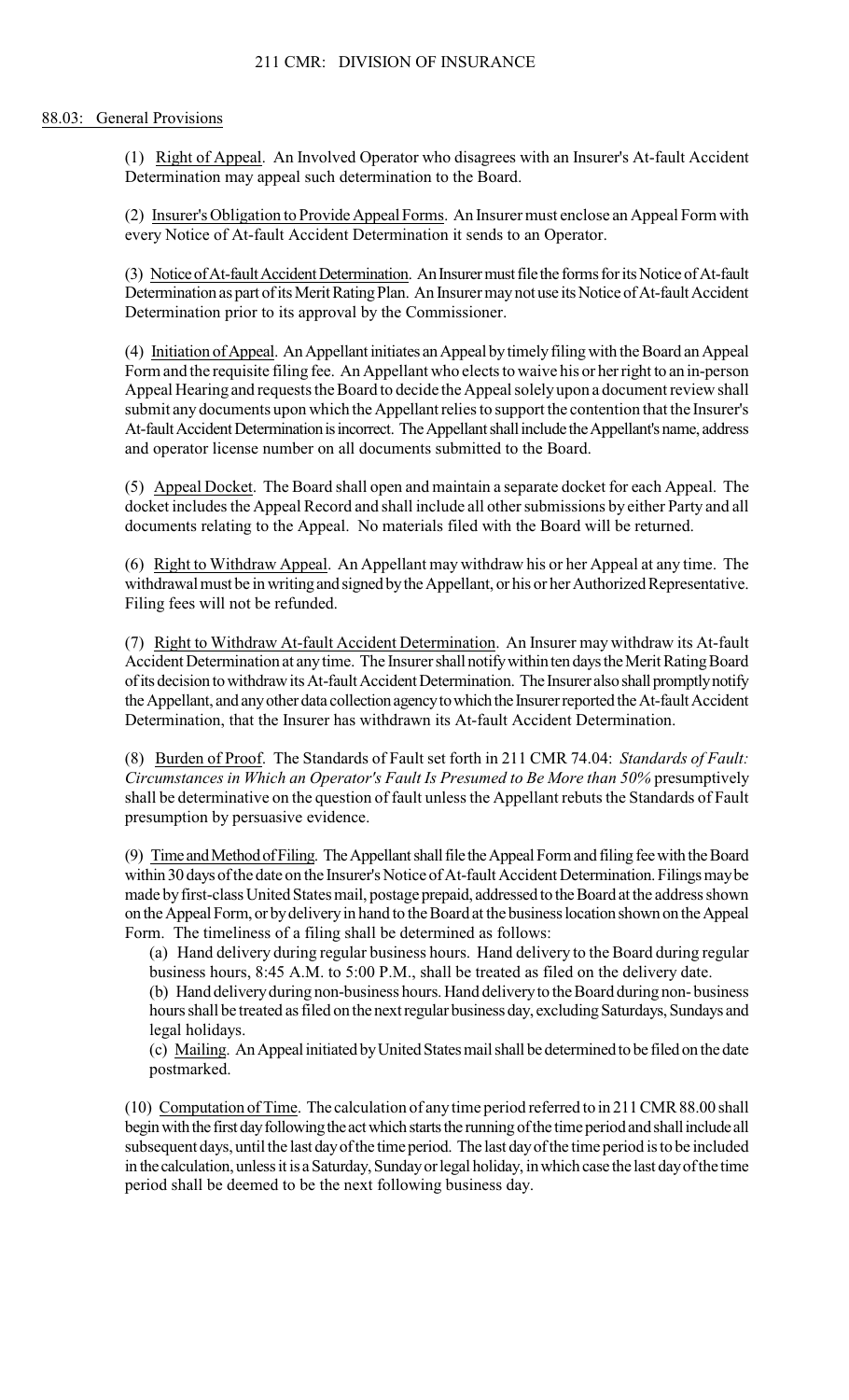### 88.03: continued

(11) Extensions of Time. A Party seeking an extension of a time period set by the Board or by 211 CMR 88.00 must submit a written request to extend that period before the end of the original or previously extended time period. The Board, for good cause shown, may extend a filing time limit set or allowed by 211 CMR 88.00. The filing of such a request shall stop the running of the time period requested to be extended until the Board informs the Party of its decision on the request.

### 88.04: Effect of Appeal on Insurer's At-fault Accident Determination

 the Board or a court of competent jurisdiction makes a final decision to vacate the Insurer's An Appeal and any subsequent court proceedings shall not stay the Insurer's imposition of a Surcharge as a result of an At-fault Accident Determination. The Insurer may assess or collect any additional Private Passenger Motor Vehicle insurance premiums that result from its At-fault Accident Determination under the Insurer's Merit Rating Plan or the Safe Driver Insurance Plan unless and until determination.

## 88.05: Incomplete Appeal Filings

(1) Upon receipt of an Appeal, the Board shall make an initial review to determine whether it is complete. An Appeal shall be deemed incomplete if:

- (a) The filing fee is in an incorrect amount or has not been received by the Board.
- (b) The Appeal Form has not been received by the Board.
- (c) The Appeal Form is not completed by the Appellant.
- (d) The Appeal is in such a condition (*i.e*., illegible, damaged) that it cannot be processed.

(2) Upon determining that an Appeal is incomplete, the Board shall return the incomplete Appeal to the Appellant together with a written notice that includes the date of the Board's determination that the Form is incomplete and the manner in which it is deemed to be incomplete.

(3) The Appellant may complete and resubmit the Appeal to the Board within 30 days of the Board's determination.

### 88.06: Administrative Resolution of Appeals Prior to an Appeal Hearing

 (1) Administrative Review. The Board at its discretion may conduct an administrative review to determine whether the information on an Appeal Form and any documents submitted with it provide persuasive evidence that the At-fault Accident Determination should be vacated, and, based upon such a review, the Board may vacate an At-fault Accident Determination when an Accident results from a Special Hazardous Driving Condition. Appeals of At-fault Accident Determinations that are not vacated based on an Administrative Review will be scheduled for an Appeal Hearing.

(2) Documentary Review. The Board at its discretion may conduct an administrative review to resolve those Appeals of At-fault Accident Determinations that can be vacated based upon document submissions. The Board will notify Insurers of the Appeals pending for their companies and will request copies of the documents or other information that resulted in their At-fault Accident Determinations. The insurer may choose not to submit the documents and request a hearing be scheduled. The Board will review these Appeals based upon the documents submitted by an Insurer, the Appeal Form, and information filed by the Appellant. The Board will vacate the At-fault Accident Determination if the record provides sufficient information to determine that the Appellant is not more than 50% at fault for the Accident at issue. Appeals of At-fault Accident Determinations that are not vacated will be scheduled for an Appeal Hearing.

(3) Findings and Order. The Board shall notify the Merit Rating Board of its decision to vacate an At-fault Accident Determination based on an Administrative Review or Documentary Review, and shall provide a copy of its Findings and Order to the Parties.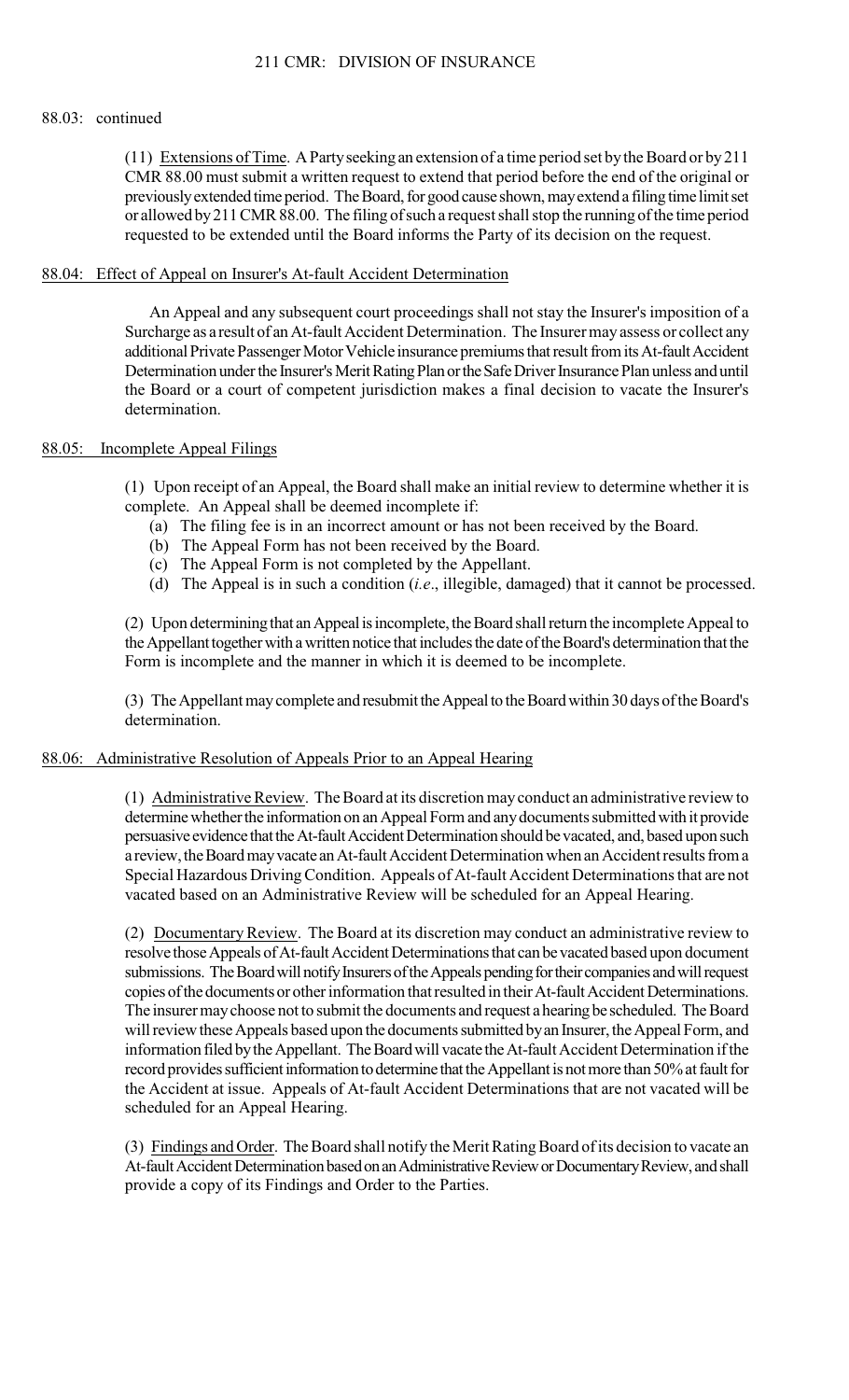### 88.06: continued

(4) Insurer Obligations. If the Board vacates an At-fault Accident Determination based on an Administrative Review or Documentary Review, the Board shall notify the Merit Rating Board, and the Insurer promptly shall notify any other data collection agency to which the Insurer reported the At-fault Accident Determination. If the Insurer, based on the claim underlying the Appeal, has imposed a Surcharge for an At-fault Accident on the policy insuring the Involved Operator, it shall promptly rescind the Surcharge and return any premium paid as a result of the Surcharge. No Insurer shall thereafter include such Accident for the purpose of calculating a Surcharge for a Private Passenger Motor Vehicle insurance policy covering the Involved Operator unless the Board's Findings and Order are reversed by a court of competent jurisdiction.

## 88.07: Notice of Appeal Hearing

(1) Notice of Hearing. The Board shall issue written notice of the Appeal Hearing to the Parties, or to their Authorized Representatives, at least 14 days prior to the Appeal Hearing date.

(2) Continuance of Hearing. The Board may grant a continuance of an Appeal Hearing at the written request of a Party in advance of the Appeal Hearing for good cause shown. Notice will be issued to both Parties notifying them as to the time, date and location of the rescheduled Appeal Hearing.

(3) Emergency Scheduling. The Board may, at its own discretion or at the request of a Party for good cause shown, schedule an Appeal Hearing on an accelerated basis.

### 88.08: Appeal Hearing Procedures

 are not observed, the Hearing Officer may take action as he or she deems appropriate to maintain (1) Conduct of Persons Present. All parties, Authorized Representatives, counsel, witnesses and other persons present at an Appeal Hearing shall conduct themselves in a manner consistent with the standards of decorum commonly observed in the courts of the Commonwealth. Where such standards order at the hearing, including the exclusion of any person from the hearing. If the person so excluded is a Party or his or her counsel or Authorized Representative, the Hearing Officer may decide the Appeal against such Party with prejudice.

(2) Appellant's Statement in *Lieu* of Personal Appearance. After an Appellant receives a notice of an Appeal Hearing, he or she may elect to waive an Appeal Hearing and to submit to the Board a written Statement in *Lieu* of Personal Appearance. The Appellant must sign the Statement under the pains and penalties of perjury. The Appellant must submit with such Statement copies of all documents supporting the Appellant's allegations or defenses, except for those that have already been supplied to the Board. The Statement must be submitted to the Board's Boston office at least five business days prior to the Appeal Hearing date.

# (3) Rights and Duties of the Parties.

(a) Appellant's Rights. The Appellant may present his or her own case at the Appeal Hearing, or may be assisted by an Authorized Representative. The Appellant is responsible for paying the cost of representation, if any. The Appellant, or his or her Authorized Representative, shall have the following rights at the Appeal Hearing:

- 1. to examine the Insurer's Claim Record at the Appeal Hearing;
- 2. to present and establish all relevant facts and circumstances by oral testimony, documentary evidence or other evidence;
- 3. to testify and to present witnesses;
- 4. to introduce exhibits;
- 5. to advance pertinent arguments without undue interference;
- 6. to challenge any testimony and cross-examine the witnesses of the Insurer; and
- 7. to submit rebuttal evidence.
- (b) Insurer's Rights. The Insurer shall have the following rights at the Appeal Hearing:

 1. to present and establish all relevant facts and circumstances by oral testimony, documentary evidence or other evidence;

- 2. to testify and to present witnesses;
- 3. to introduce the Insurer's Claim Record;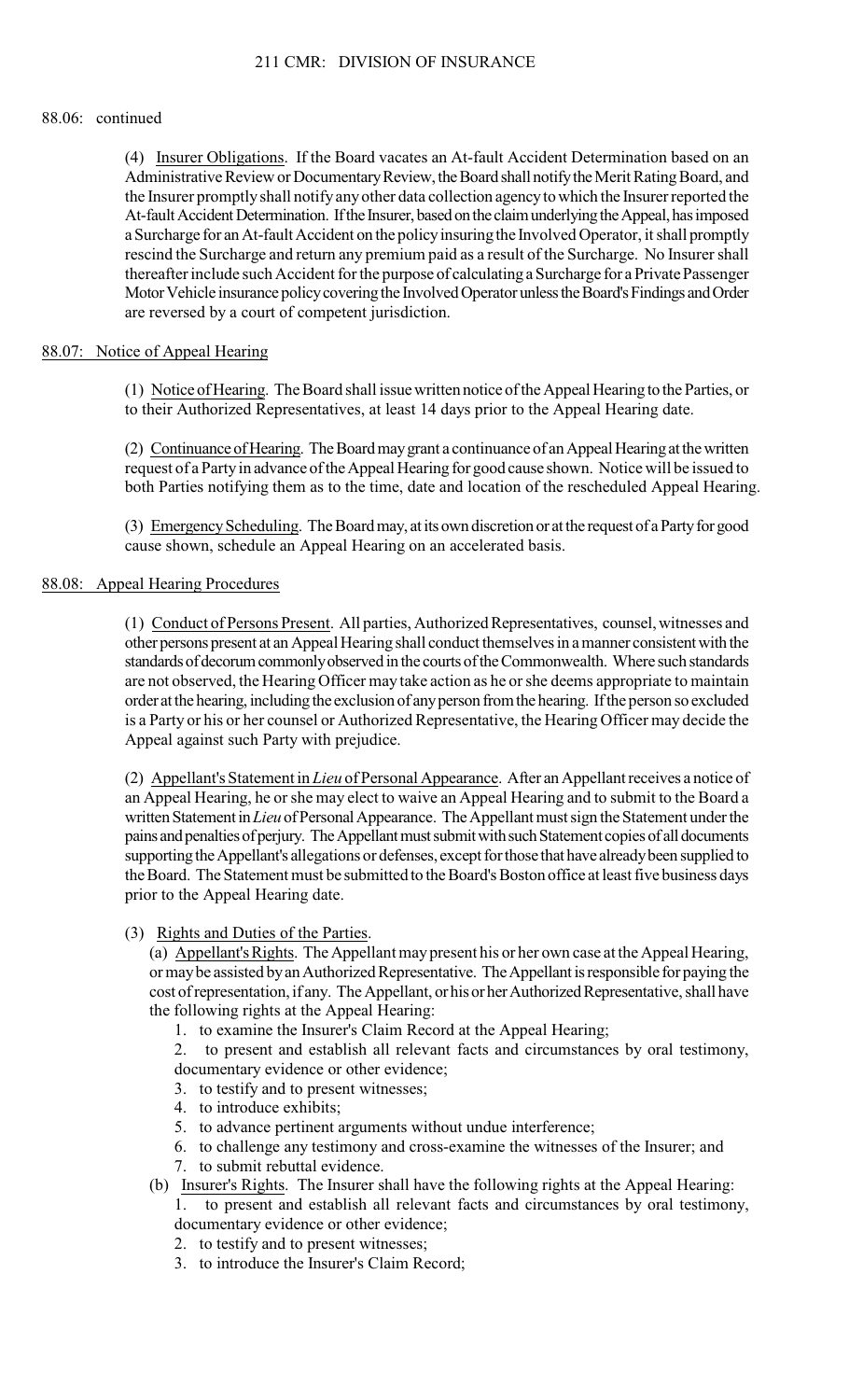- 4. to advance pertinent arguments without undue interference;
- 5. to challenge any evidence;
- 6. to submit rebuttal evidence; and

7. if an Insurer has four or fewer Appeal Hearings scheduled on a given date, the Board in its discretion may authorize an Insurer to submit documents or other evidence in *lieu* of an appearance by that Insurer at the Appeal Hearing if the Insurer complies with the following procedures:

a. At least seven days prior to the Appeal Hearings, the Insurer shall request authorization for the Insurer's Claim Records to be submitted in *lieu* of appearance at the Appeal Hearings.

 the Insurer may submit the Insurer's Claim Records to the Board and to each of the b. If authorization is granted by the Board at least five days prior to the Appeal Hearings, Appellants together with copies of all accident and police reports, photographs and witness statements.

c. Submitting the Insurer's Claim Records in *lieu* of a personal appearance does not relieve the Insurer from supplying any and all documents supporting its At-fault Accident Determination.

(c) Insurer's Duties. The Insurer shall ensure that the Insurer's Claim Record is available for the Appellant's inspection at the in-person Appeal Hearing and that the Appellant has adequate opportunity to examine it at the Appeal Hearing.

 fair Appeal Hearing to protect the rights of the Parties and to ensure that the Parties have a full Evidence may be admitted and given probative effect only if it is the kind of evidence upon which (4) Hearing Officer's Duties and Powers at Appeal Hearings. The Hearing Officer shall conduct a opportunity to present their cases. The Hearing Officer shall make a fair, independent and impartial decision based upon the issues and evidence presented at the Appeal Hearing according to the law. The Hearing Officer need not observe the rules of evidence observed by the courts of the United States or the Commonwealth, but shall observe the rules of privilege recognized by Massachusetts law. reasonable persons are accustomed to rely in the conduct of serious affairs. All records, investigative reports, and other documents on which the Hearing Officer relies in making a decision shall be made a part of the record of the Appeal Hearing. Documentary materials may be tendered and entered into evidence in the form of originals, copies, or excerpts, or by incorporation by reference. The Hearing Officer also shall have the following duties and powers, including, but not limited to:

(a) administering the oath or affirmation to those testifying at the Appeal Hearing;

(b) regulating the presentation of evidence and the participation of the Parties at the Appeal Hearing including, but not limited to, requiring that all testimony and questions be directed to the Hearing Officer, in order to maintain a non-adversarial atmosphere, and to ensure an adequate and comprehensive record of the Appeal Hearing;

(c) receiving and ruling on evidence, including the exclusion or limitation of cumulative or unduly repetitious evidence or testimony;

(d) examining witnesses;

(e) utilizing his or her experience, technical competence, and specialized knowledge to evaluate and weigh the evidence presented;

(f) taking administrative notice of any fact which may be judicially noticed by the courts of the Commonwealth, and taking administrative notice of general, technical or scientific facts within his or her specialized knowledge; provided the Hearing Officer shall notify the Parties of the material so noticed and afford the Parties an opportunity to contest the facts so noticed;

(g) requiring that a Party submit further evidence on an issue and setting a specific time period for submitting the additional evidence, at the Hearing Officer's discretion;

(h) keeping the Appeal Hearing open to permit either Party to produce additional evidence, witnesses, or other materials, at the Hearing Officer's discretion;

- (i) ruling on, or taking under advisement, any requests or motions that may be made; and
- (j) granting or issuing on his or her own initiative a continuance of the Appeal Hearing.

(5) Conflicts of Interest. No Hearing Officer who has a direct or indirect interest, personal involvement, or bias, in an Appeal Hearing, shall participate in the decision-making process or conduct the Appeal Hearing. In the event of a conflict, the Hearing Officer shall recuse himself or herself and the Appeal Hearing will be reassigned to another Hearing Officer or will be rescheduled to another date to be conducted by another Hearing Officer.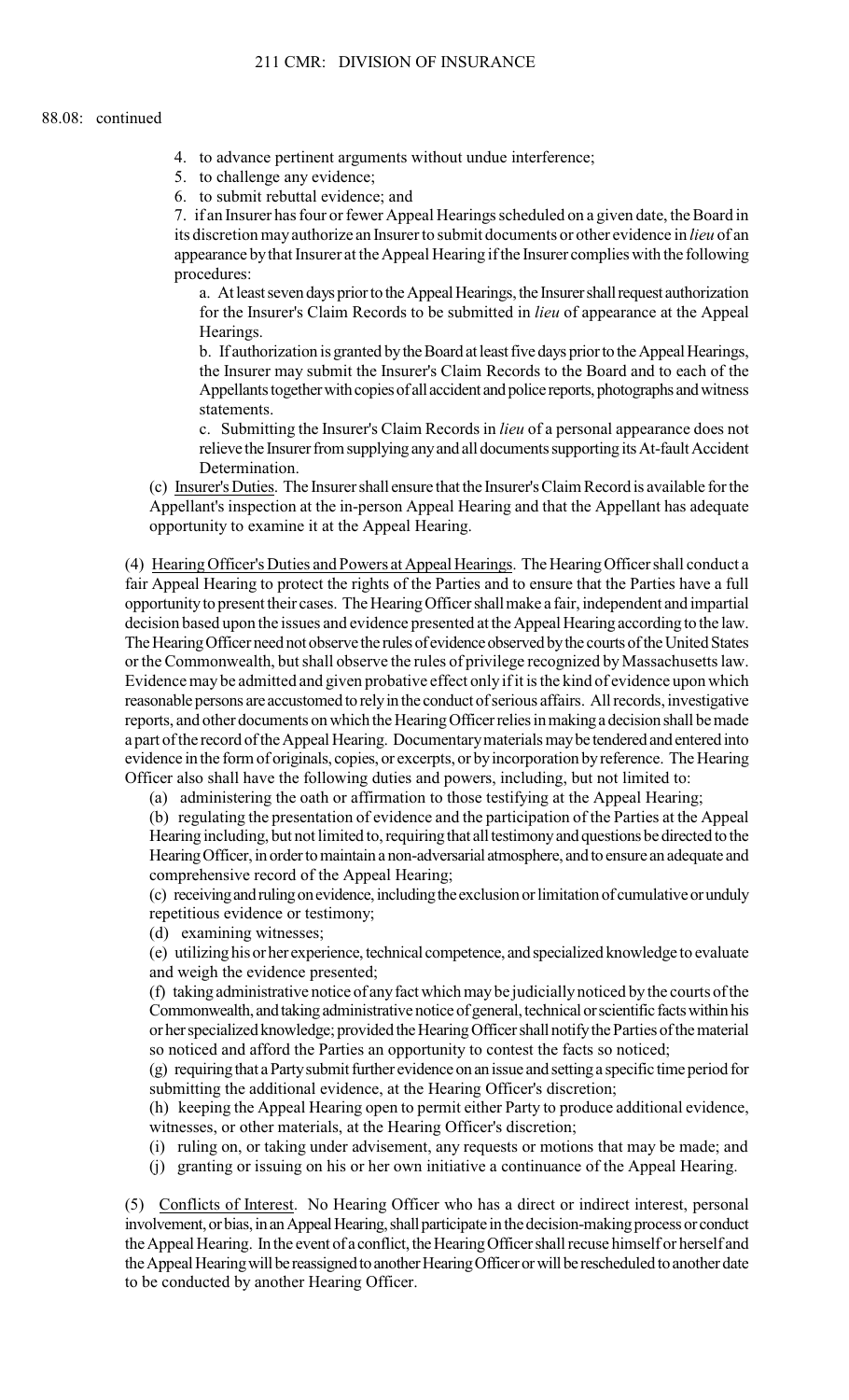#### 88.08: continued

- (6) Oral Testimony. Oral testimony shall be given under oath or affirmation.
- (7) *Ex Parte* Communications.

(a) No Party or other person directly or indirectly involved in an Appeal shall submit to the Hearing Officer or any Board employee involved in the decision-making process, any evidence, argument, analysis or advice, whether written or oral, regarding any matter at issue in an Appeal, unless such submission is part of the Appeal Record or made in the presence of all Parties to the Appeal. 211 CMR 88.08(7) does not apply to consultation among Board members concerning the Board's internal administrative functions or procedures. If any *ex parte* communication is directed to any person in violation of 211 CMR 88.08(7), that person shall immediately inform the Board of the substance and circumstances of the communication. If the Board determines that a Party or his or her Authorized Representative has violated 211 CMR 88.08(7), the Board may exclude such Party from the Appeal Hearing or decide against that Party with prejudice. If the Board determines that a person not a Party has violated 211 CMR 88.08(7), the Board may exclude that person from the Appeal Hearing.

(b) An Appellant's presentation of the facts to a Hearing Officer in the absence of the Insurer or its Authorized Representative, as permitted pursuant to 211 CMR 88.08(2), will not be considered an *ex parte* communication.

(8) Objections and Exceptions to Rulings. A Party need not make formal exceptions to rulings on evidence and procedure but must, at the time of a ruling, make known to the Hearing Officer his or her objections to such ruling, the grounds for the objections, and the different action which he or she desires be taken.

(9) Offers of Proof. Any offer of proof made in connection with an objection to a ruling by the statement of the substance of the evidence which the Party making such offer contends would be Hearing Officer that rejects or excludes the proffered oral or written testimony shall consist of a adduced by the testimony. If the rejected or excluded evidence consists of documents or records, or of references to documents or records, the objecting Party must submit to the Hearing Officer a copy of such documents, records, or references, which shall be marked for identification and shall constitute the offer of proof.

 other matter which may arise during the Appeal Hearing. Any Party requesting a ruling from the (10) Motions. The Hearing Officer may make rulings regarding the admissibility of evidence or any Hearing Officer shall do so by motion that states the grounds for the motion and the nature of the ruling that is sought. The Hearing Officer may require that a motion be in writing. The Hearing Officer may, in his or her discretion, hear oral argument on a motion prior to making a ruling.

(11) Non-English Speaking Parties. All Appeal Hearings are conducted in English. If a Party cannot communicate effectively in English, the Hearing Officer shall continue the Appeal Hearing until the Party, at his or her own expense, can provide someone who can communicate effectively at the Appeal Hearing in both English and the language of the Party. The Hearing Officer has the discretion to impose a time limitation on the continuance of the Appeal Hearing.

### (12) Default by Appellant.

(a) The Board shall enter a default against an Appellant who fails to appear at a scheduled Appeal Hearing.

(b) The Board shall enter a default against an Appellant who fails to file a timely Statement in *Lieu*  of Personal Appearance and thereafter fails to appear at the scheduled Appeal Hearing.

(c) The Board may enter a default against an Appellant if he or she fails to respond to notices, or otherwise appears to not intend to pursue an Appeal.

 request to set aside the default and to reschedule an Appeal Hearing. The Board may, for (d) The Appellant may file with the Board within ten days of the Board's notice of default a written exceptional circumstances, set aside the entry of default and reschedule the Appeal Hearing.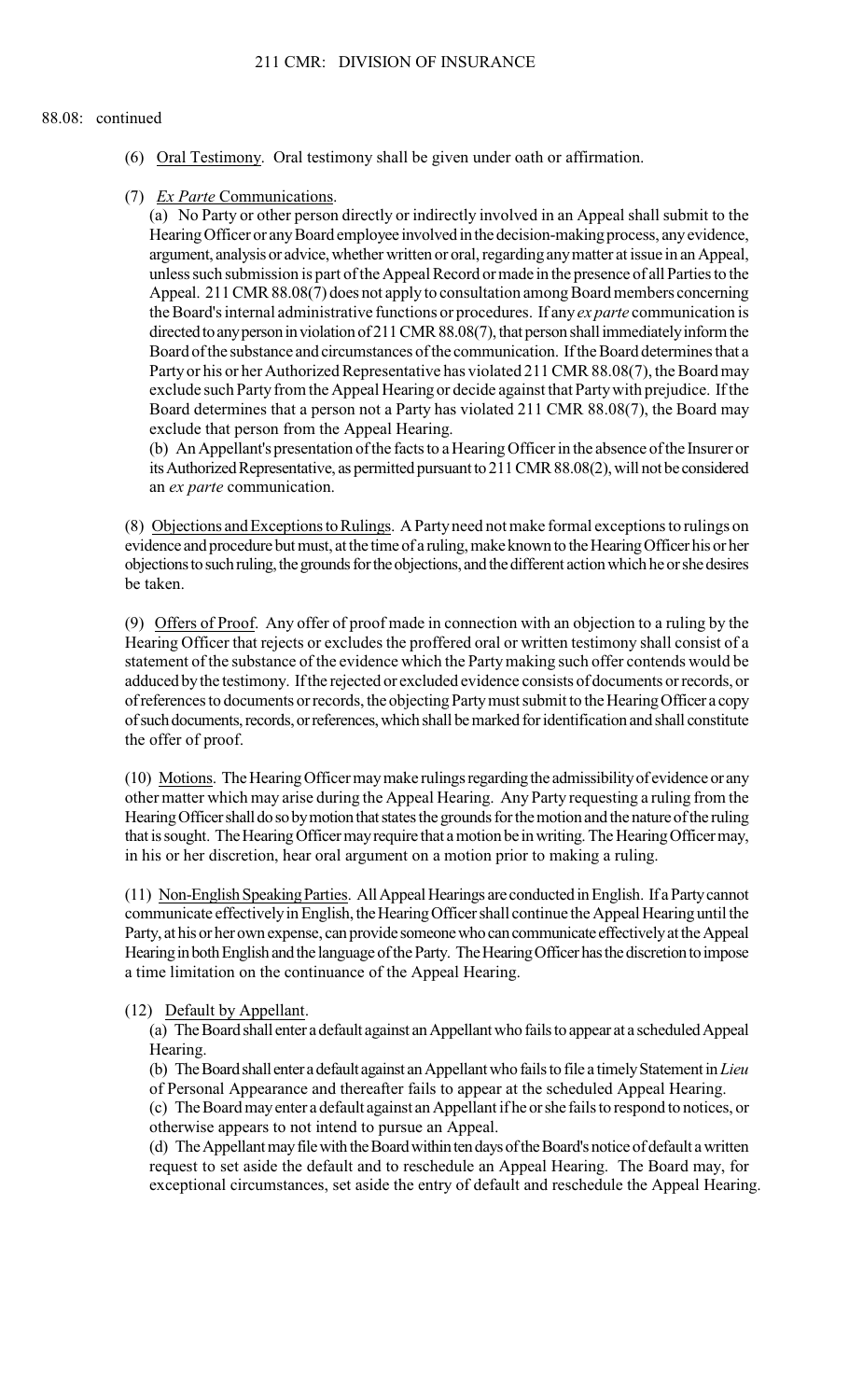### 88.08: continued

 appear at a scheduled Appeal Hearing, to respond to notices, or any other activity that supports a (13) Vacating At-fault Accident Determination for Failure of Insurer to Defend Appeal. The Board shall vacate an Insurer's At-fault Determination if an Insurer fails to defend the Appeal. Failure to defend an Appeal includes the failure of the Insurer to file papers required under 211 CMR 88.00, to conclusion that the Insurer does not intend to defend its At-fault Accident Determination.

(14) Audio Recording. The Board shall electronically record all oral testimony at an Appeal Hearing. The Board's audio recording shall be included in the Appeal Record. The Board need not transcribe such audio recordings.

## 88.09: Findings and Orders of the Board

(1) General. The Board shall issue its Findings and Order as promptly as administratively feasible after the completion of the Appeal Hearing.

(2) Findings and Order. The Findings and Order issued following an Appeal Hearing either shall vacate or uphold the Insurer's At-fault Accident Determination.

(a) Vacate At-fault Accident Determination. If the Board finds that the Insurer's At-fault Accident Determination was not in accordance with the Standards of Fault promulgated under 211 CMR 74.00: *Standards of Fault to Be Used by the Board of Appeal on Motor Vehicle Liability Policies and Bonds and Insurers in Presuming Fault When Making at Fault Determinations*, it shall vacate the Insurer's At-fault Accident Determination. The Board shall notify the Appellant, the Insurer, and the Merit Rating Board of its decision. The Insurer promptly shall notify any other data collection agency to which the Insurer reported the At-fault Accident Determination that the Board has vacated the determination. If the Insurer, based on the claim underlying the Appeal, has imposed a Surcharge for At-fault Accidents on the policy insuring the Involved Operator, it shall promptly rescind the Surcharge and return any premium paid as a result of the Surcharge. No Insurer shall thereafter include such accident for the purpose of calculating a premium for a Private Passenger Motor Vehicle insurance policy covering the Involved Operator unless the Board's Findings and Order are reversed by a court of competent jurisdiction.

(b) Uphold At-fault Accident Determination. If the Board finds that the Insurer correctly determined the Appellant's fault in accordance with the Standards of Fault promulgated under 211 CMR 74.00: *Standards of Fault to Be Used by the Board of Appeal on Motor Vehicle Liability Policies and Bonds and Insurers in Presuming Fault When Making at Fault Determinations*, it shall uphold the Insurer's At-fault Accident Determination. The Board shall notify the Appellant and the Insurer of its decision.

(3) Form of Findings and Order. The Findings and Order shall be in the form of a written document filed in the docket as part of the Appeal Record and shall be accompanied by a statement of the reasons for the decision, including a determination of each issue of fact or law necessary to render such decision.

(4) Notice of Decision and Right to Appeal. The Board shall send a notice and a copy of the Findings and Order to the Parties that:

(a) advises the Parties of their rights to appeal the Board's Findings and Order to the Superior Court where the Appellant resides or has a principal place of business within the Commonwealth, or in the Superior Court for Suffolk County, in accordance with M.G.L. c. 175E, § 7A, and M.G.L. c. 30A, § 14.

(b) advises the Parties that such an appeal must be filed within 30 days of the Board's Findings and Order.

(c) advises the Parties of the procedures for filing an appeal under M.G.L. c. 175E, § 7A.

### 88.10: Judicial Appeal Procedure

The Party appealing the Board's Findings and Order must:

(1) obtain from the Board certified copies of the Appeal Form and of the Board's Findings and Order;